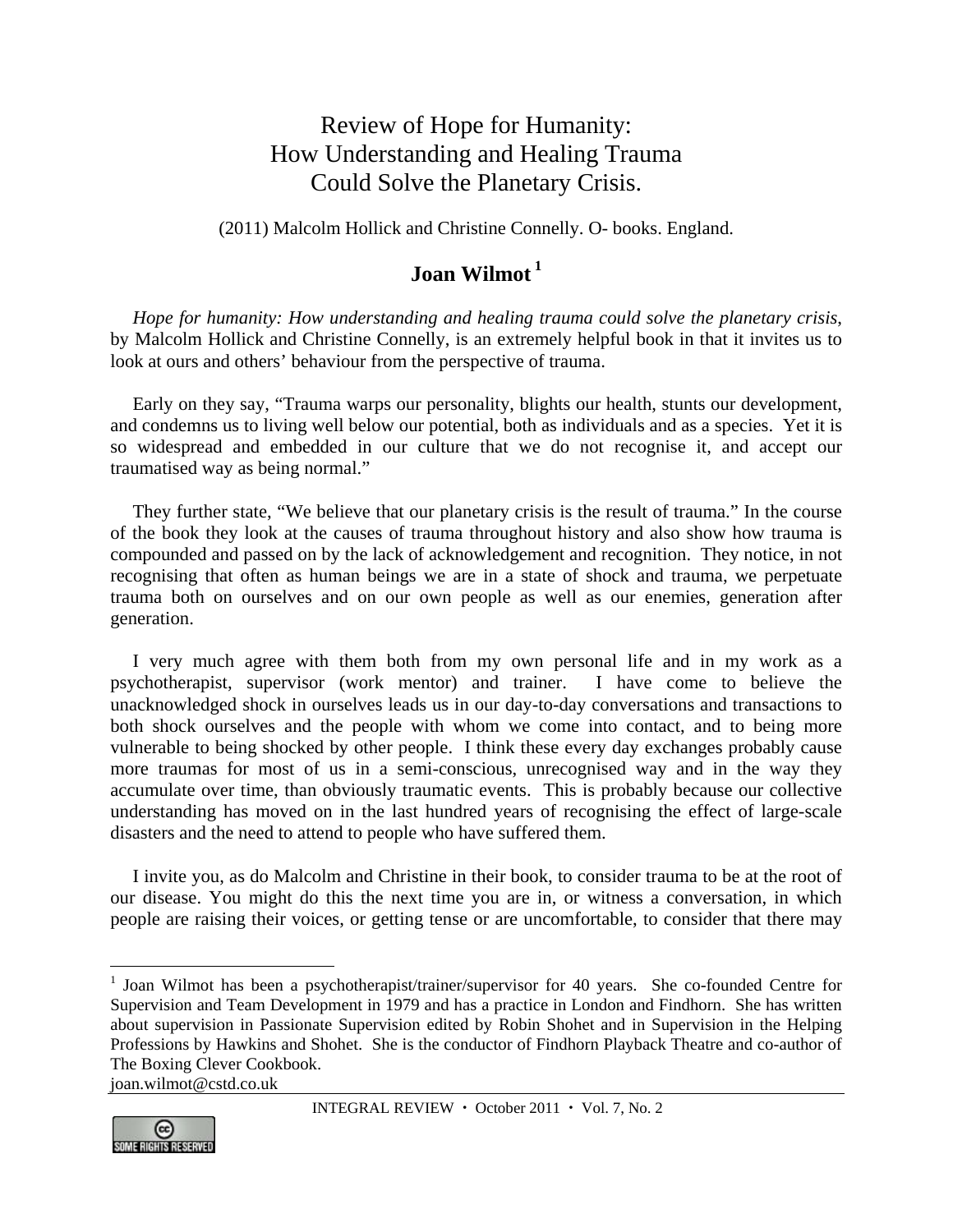be some element of shock or trauma in the mix, and that in holding that perspective it gives you better options for being present and dealing with it.

As a psychotherapist I have also found this to be true. When sometimes I have asked a client if they might have been in a state of shock when they have been struggling to come to terms with, understand, and move on with a distressing situation in their lives, it is as if a light bulb has gone on. I see their eyes clear, their breathing relax, they come out of the shock and back to themselves. I find then, as trauma therapist Peter Levine says in the prologue, "Not only can trauma be healed, it can be transformative." Malcolm and Christine demonstrate how the recognition and understanding of trauma in our daily lives evokes compassion for us, our fellow human beings and our world, which then forms the ground for healing.

The book is divided into four parts and the following summary is taken from the beginning of their book. They start in Part I with a description of the nature, causes and impacts of trauma. This is followed in Part II by a discussion of the characteristics of the human brain and mind that distinguish us from other animals, and make us more vulnerable to trauma.

In Part III, they trace key aspects of the evolution of human culture from hunting and gathering to the establishment of agriculture. They present the theory that despite a potential for trauma, the evidence suggests that

we maintained a largely peaceful, cooperative and egalitarian "partnership" culture for tens of thousands of years and that it was not until about 6,000 years ago that human culture changed. At that time, the climate dried dramatically over a huge belt of latitudes stretching round the globe. In its wake came famine, conflict and trauma, followed by an equally dramatic cultural discontinuity that Steve Taylor called "The Fall."

The events of *the fall* are described in Part IV, together with discussion of its causes and consequences, and reactions to it. Part V examines in detail the incidence of trauma in the world today, from before birth to adulthood, and from the individual to whole societies.

I found the first five sections of the book the most useful even though I had some reservations about the fall theory. The development of their thinking is thought provoking, clear, compassionate, and informative and expands our understanding of our human condition practically, psychologically and spiritually. It does this both in terms of our concerns for ourselves and our own health and healing and also from the wider perspective of our immediate family, our extended family, our tribe, and to the global perspective of our nation and the planet. The book moves the reader through what in therapeutic terms is known as the "drama triangle" (Karpman), that of experiencing the world from the perspective of the roles of "victim," "persecutor," and "rescuer." This is a cycle that endlessly repeats itself. However, through the perspective of understanding and compassion it shows how we can move from the drama triangle to the beneficial triangle of *vulnerability, potency*, and *responsiveness,* which naturally leads to healing.

Finally, in Part VI they set out a strategy for changing the course of history from domination to partnership, and encouraging the "emergence of the possible human." I personally found this part of the book the least useful, or perhaps a better term would be, least necessary. Once the